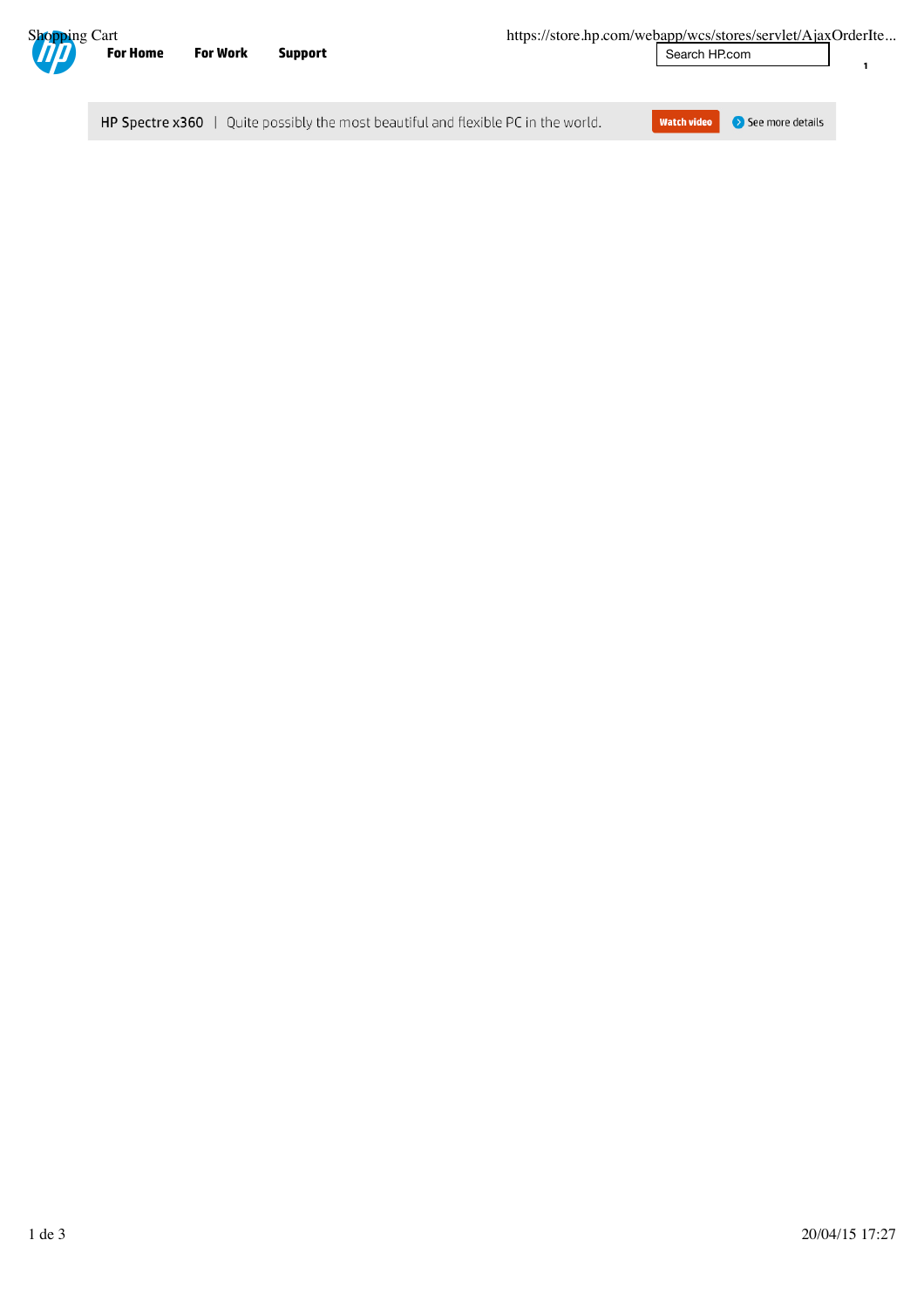| Shopping Cart<br>Your cart<br><b>Back to shopping</b>                                                            |                                                                                                                                                            |                               |                                      | https://store.hp.com/webapp/wcs/stores/servlet/AjaxOrderIte<br><b>Print</b><br><b>Live Help</b> |
|------------------------------------------------------------------------------------------------------------------|------------------------------------------------------------------------------------------------------------------------------------------------------------|-------------------------------|--------------------------------------|-------------------------------------------------------------------------------------------------|
| Your items                                                                                                       |                                                                                                                                                            |                               |                                      |                                                                                                 |
| Product name                                                                                                     |                                                                                                                                                            | Estimated ship date           | Qty.                                 | <b>Total</b>                                                                                    |
|                                                                                                                  | HP ProLiant DL360 Gen9<br>E5-2609v3 1P 8GB-<br>780017-S01<br>HP Shopping will accept returns or exchanges for this product<br>up to 30 days after delivery | Apr 28, 2015<br>Build for You | $\mathbf{1}$                         | \$1,839.00<br>Remove                                                                            |
| Shipping Method                                                                                                  |                                                                                                                                                            |                               |                                      |                                                                                                 |
| $\bigcirc$ Standard 3-5 Business day<br>Free<br>◯ Two Business days<br>\$40.00<br>O Next Business day<br>\$60.00 |                                                                                                                                                            |                               |                                      |                                                                                                 |
| Coupons<br>None applied                                                                                          |                                                                                                                                                            |                               | Sub-Total<br>Shipping & Handling:    | \$1,839.00<br>Free                                                                              |
|                                                                                                                  |                                                                                                                                                            | <b>Add</b>                    | Subtotal<br>before taxes<br>and fees | \$1839.00                                                                                       |
|                                                                                                                  |                                                                                                                                                            |                               |                                      | <b>Checkout</b><br><b>P</b> PayPal Check out<br>The safer, easier way to pay                    |

Call us at 1-877-888-8235

## Send us an email

We love to hear from you.